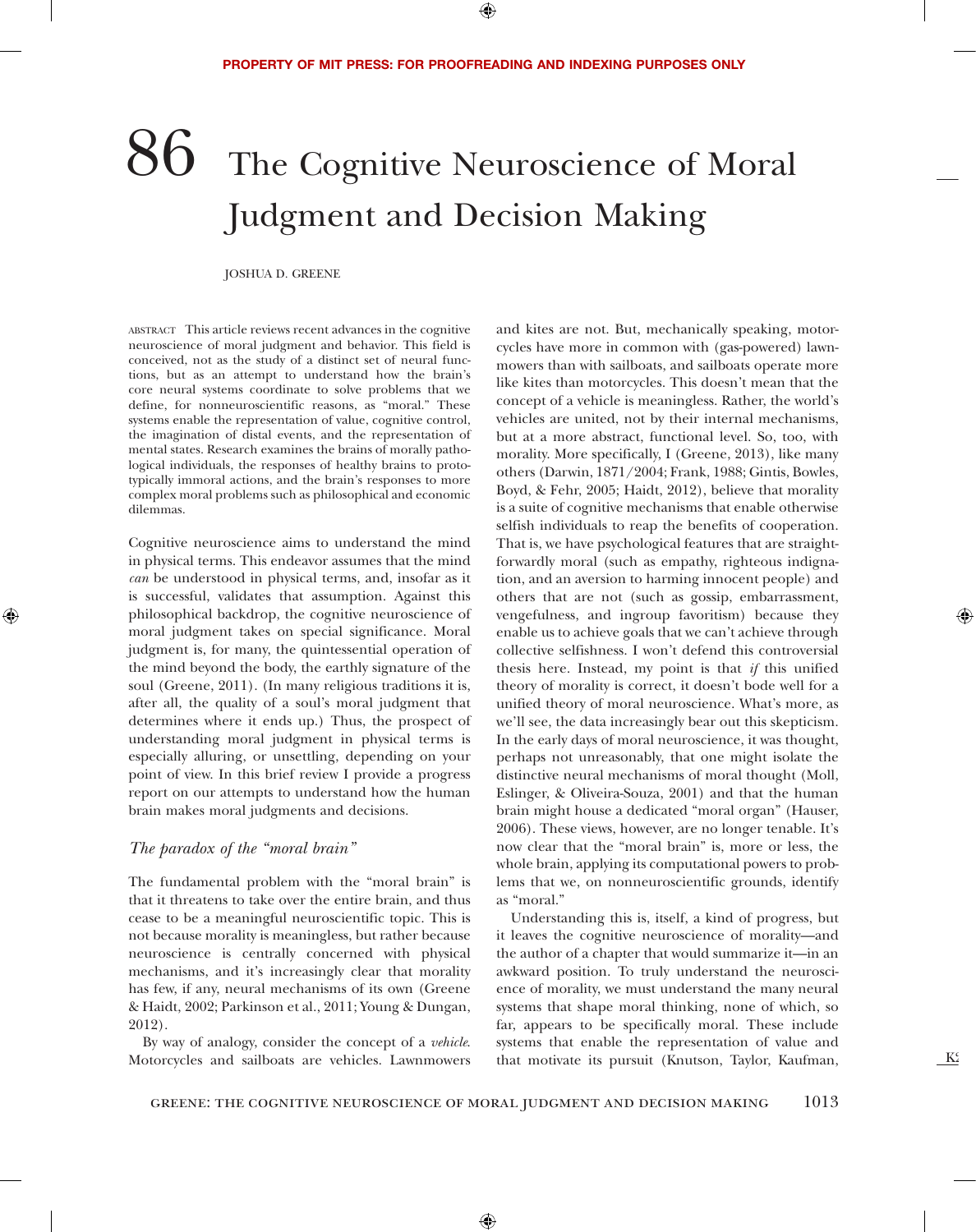Peterson & Glover, 2005; Pessoa, 2010; Rangel, Camerer, & Montague, 2008; Schultz, Dayan, & Montague, 1997), systems that orchestrate thought and action in accordance with internal goals (Miller & Cohen, 2001), systems that enable the imagination of complex distal events (Buckner, Andrews-Hanna, & Schacter, 2008; Raichle et al., 2001), and systems that enable the representation of people's hidden mental states (Frith & Frith, 2006; Mitchell, 2009), among others. In short, if you want to understand the neuroscience of morality, you might start by working your way through this weighty volume.

Of course, some neuroscientific topics bear more directly on morality than others, as indicated by my nonrandom list of relevant neural systems. This suggests that the present task isn't hopeless, that we can make some useful generalizations about the cognitive neuroscience of morality, even while acknowledging that the moral brain is not a distinct entity. This field, properly understood, will not isolate and describe the mechanisms essential for morality while the rest of cognitive neuroscience goes about its business. Instead, it provides a set of useful *entry points* into the broader problems of complex cognition and decision making (cf. Buckholtz & Meyer-Lindenberg, 2012, for a parallel view of psychopathology). More specifically, we can study the brains of people who reliably commit basic moral transgressions, the reactions of healthy brains to such transgressions, and the ways in which our brains handle more complex moral problems. Along the way we'll encounter some recurring themes that point the way toward a more encompassing account of moral, and nonmoral, cognition.

## *Bad brains*

 $\zeta_2$ 

⊕

In the 1990s, Damasio and colleagues published a series of path-breaking studies of decision making in patients with damage to ventromedial prefrontal cortex (VMPFC), one of the regions damaged in the famous case of Phineas Gage (Damasio, 1994). VMPFC patients were mysterious because their real-life decision making was clearly impaired, but their deficits typically evaded detection using standard neurological measures of executive function (Saver & Damasio, 1991) and moral reasoning (Anderson, Bechara, Damasio, Tranel, & Damasio, 1999). Using a game designed to simulate real-world risky decision making (the Iowa Gambling Task), Bechara, Tranel, Damasio, and Damasio (1996) documented these behavioral deficits and demonstrated, using autonomic measures, that these deficits are emotional. It seems that such patients make poor

decisions because they are unable to generate the feelings that guide adaptive decision making in healthy individuals. These early studies, while identifying a key biological substrate for moral choice, also underscore the critical role of learning in moral development. Lateonset VMPFC damage typically results in poor decision making and a deterioration of "moral character" (Damasio, 1994), but children with early-onset VMPFC damage are likely to develop into "sociopathic" adults who, in addition to being reckless and irresponsible, are duplicitous, aggressive, and strikingly lacking in empathy (Anderson et al., 1999; Grattan & Eslinger, 1992).

Studies of psychopaths and other individuals with antisocial personality disorder (APD) underscore the importance of emotion in moral decision making. APD is a catch-all diagnosis for individuals whose behavior is unusually antisocial. Psychopathy, in contrast, is a more specific, somewhat heritable disorder (Viding, Blair, Moffitt, & Plomin, 2005) whereby individuals exhibit a pathological degree of callousness, lack of empathy or emotional depth, and lack of genuine remorse for their antisocial actions (Hare, 1991). Psychopaths tend to engage in instrumental aggression, while other individuals with APD are characterized by reactive aggression (Blair, 2001).

Psychopathy is characterized by profound but selective emotional deficits. Psychopaths exhibit normal electrodermal responses to threat cues (e.g., a picture of shark's open mouth), but reduced responses to distress cues (e.g., a picture of a crying child; Blair, Jones, Clark, & Smith, 1997). In a classic study, Blair (1995) provided evidence that psychopaths fail to distinguish between rules that authorities cannot legitimately change ("moral" rules, e.g., a classroom rule against hitting) from rules that authorities can legitimately change ("conventional" rules, e.g., a rule prohibiting talking out of turn). According to Blair, psychopaths see all rules as *mere* rules because they lack the emotional responses that lead ordinary people to imbue moral rules with genuine, authorityindependent moral legitimacy. While this is consistent with what is generally known about psychopathic psychology, a more recent study challenges the original finding that psychopaths do not draw the moral/conventional distinction (Aharoni, Sinnott-Armstrong, & Kiehl, 2012).

Studies of psychopathy and APD implicate a wide range of brain regions including the insula, posterior cingulate cortex, parahippocampal gyrus, and superior temporal gyrus (Kiehl, 2006; Raine & Yang, 2006). However, as emphasized by Blair (2007), two interconnected structures take center stage: the amygdala and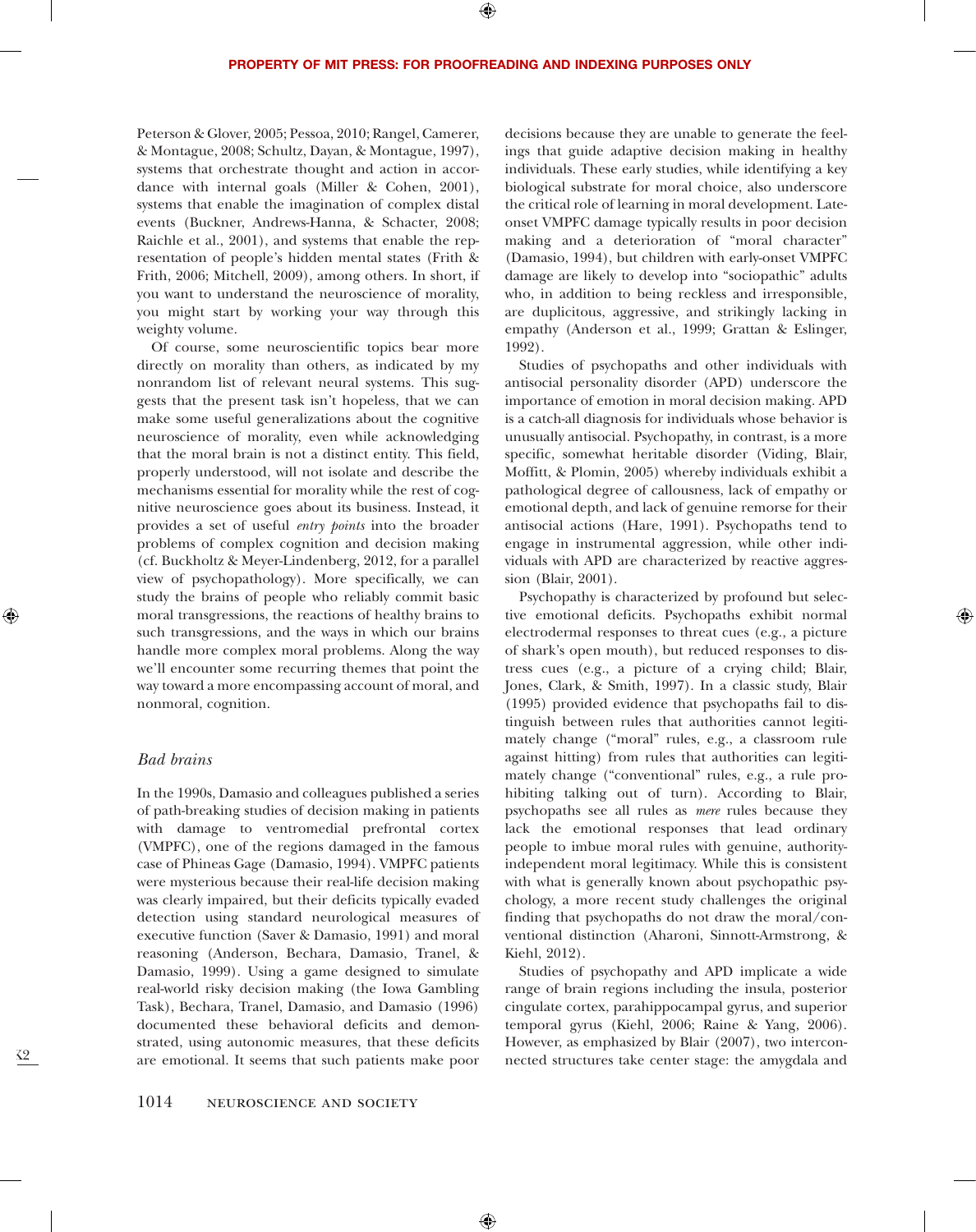the VMPFC. These regions, along with subregions of subgenual anterior cingulate cortex and lateral prefrontal cortex, form a network that is essential for generating and regulating responses to salient stimuli (Pessoa, 2010). Blair (2007) has proposed that psychopathy arises primarily from amygdala dysfunction, which is crucial for stimulus-reinforcement learning (Davis & Whalen, 2001) and thus for normal moral socialization (Oxford, Cavell, & Hughs, 2003). In psychopaths (or individuals with psychopathic traits) the amygdala exhibits weaker responses to fearful faces (Marsh et al., 2008), to emotional words (Kiehl et al., 2001), to pictures indicating moral violations (Harenski, Harenski, Shane, & Kiehl, 2010; Harenski, Kim, & Hamann, 2009), and to dilemmas involving harmful actions (Glenn, Raine, & Schug, 2009). As noted above, the amygdala operates in tight conjunction with the VMPFC, and, consistent with this, psychopathic individuals also exhibit reduced VMPFC responses to morally salient stimuli (Harenski et al., 2010). Beyond the amygdala-VMPFC circuit, psychopaths also exhibit hypoactivity in the default mode network (DMN; Buckner et al., 2008; Raichle et al., 2001) during moral judgment (Pujol et al., 2012), consistent with this network's heightened response to emotionally engaging moral dilemmas in healthy people (Greene et al., 2001). (Note that some of the participants in this study failed to meet standard criteria for psychopathy. See Schaich Borg & Sinnott-Armstrong, 2013.)

Psychopaths, in addition to their weak affective responses to harm, are known for their impulsive behavior (Hare, 1991). The VMPFC serves as part of the frontostriatal pathway, responsible for representing the values of outcomes and actions based on past experience (Knutson et al., 2005; Rangel et al., 2008). Individuals with psychopathic traits (specifically, impulsive antisocial behavior) exhibit heightened responses to reward within this system (Buckholtz et al., 2010) along with increased striatal volume (Glenn, Raine, Yaralian, & Yang, 2010). Finally, their emotional deficits may sometimes cause them to rely more heavily on explicit reasoning, dependent on the frontoparietal control network (Glenn, Raine, Schug, Young & Hauser, 2009; Koenigs, Kruepke, Zeier, & Newman, 2012). Thus, while the origins of psychopathy may lie in one or more discrete neural abnormalities, their influence is felt throughout the brain.

# *Good brains*

Studies of healthy individuals responding to moral transgressions are generally consistent with studies of psychopaths and others with APD. They, too, highlight the importance of the amygdala and VMPFC (Blair, 2007; Decety & Porges, 2011; Heekeren et al., 2005; Moll et al., 2002; Schaich Borg et al., 2006;) and confirm the importance of these structures in moral development (Decety, Michalska, & Kinzler, 2012). For reasons explained below, studies of moral judgment employing text-based narrative stimuli tend to implicate the entire DMN. Several studies highlight the importance of the insula in representing the aversiveness of moral transgressions (Baumgartner, Fischbacher, Feierabend, Lutz, & Fehr, 2009; Decety, Michalska, & Kinzler, 2012; Greene, Nystrom, Engell, Darley, & Cohen, 2004; Schaich Borg, Lieberman, & Kiehl, 2008; Schaich Borg, Sinnott-Armstrong, Calhoun, & Kiehl, 2011). Others indicate that the representation of moral value, like other forms of value, depends on the brain's domaingeneral valuation mechanisms enabled by the frontostriatal pathway (Decety & Porges, 2011; Moll et al., 2006; Shenhav & Greene, 2010).

One of the most basic distinctions in moral evaluation is between intentional and accidental harm. (As Oliver Wendell Holmes Jr. famously observed, even a dog knows the difference between being tripped over and being kicked.) Young, Saxe, and colleagues have conducted a series of studies examining how the brain represents and applies this distinction in the context of moral judgment. Their work highlights the importance of the temporoparietal junction (TPJ) along with other DMN regions, which are widely implicated in ToM mentalizing (Frith & Frith, 2006; Mitchell, 2009). The TPJ is especially sensitive to attempted harms (Koster-Hale, Saxe, Dungan, & Young, 2013; Young, Cushman, Hauser, & Saxe, 2007), which are wrong because of the agent's mental state, not the action's outcome. Disrupting TPJ activity results in a child-like (Piaget, 1965), "no harm no foul" pattern of judgment in which attempted harms are judged less harshly (Young, Camprodon, Hauser, Pascual-Leone, & Saxe, 2010). We see the same pattern in patients with VMPFC damage (Young, Bechara et al., 2010) and split-brain patients (Miller et al., 2010), indicating that the use of mental-state information in moral judgment depends, at least in part, on translating this information into an affective signal and on the integration of information across the cerebral hemispheres. Individuals with high-functioning autism exhibit a complementary pattern, "if harm, then foul," judging accidental harms unusually harshly (Moran et al., 2011). Accidental harms appear to set up a tension between outcome-based and intention-based harm. Consistent with this, such harms preferentially engage the frontoparietal control network (Miller & Cohen, 2001).

greene: the cognitive neuroscience of moral judgment and decision making 1015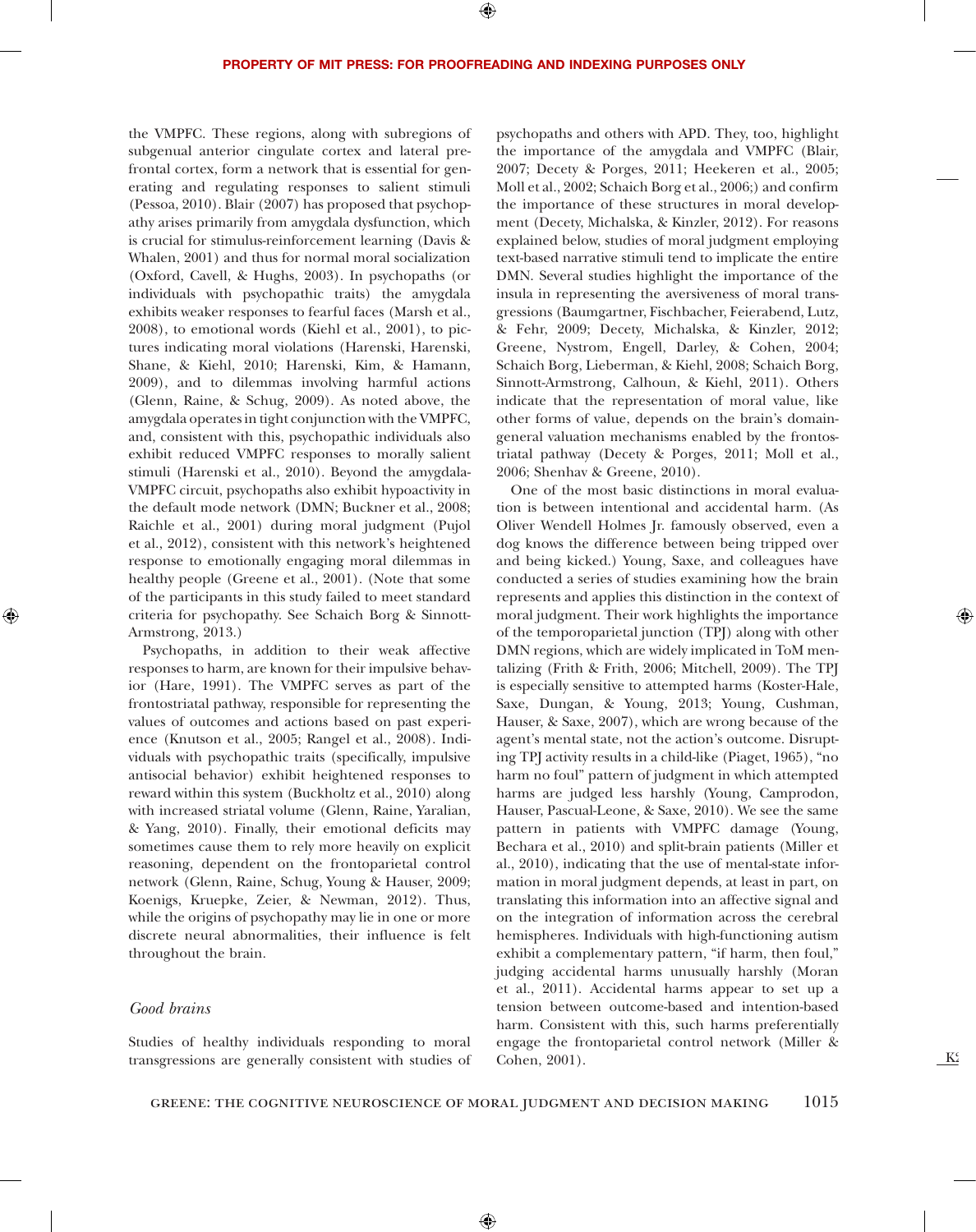# *Puzzled brains*

We've considered the two most straightforward entry points into moral neuroscience: the unhealthy brains of people who act badly and the healthy brain's responses to protoypically bad acts. A third approach begins with moral dilemmas. Moral dilemmas are useful, not because they reflect everyday moral experience, but because dilemmas, by their nature, pit competing processes against one another. They are high-contrast stimuli, analogous to the flashing checkerboards of vision scientists, and thus especially useful for revealing cognitive structure (Cushman & Greene, 2012).

The research described above emphasizes the role of emotion in moral judgment (Haidt, 2001), while traditional theories of moral development emphasize the role of controlled cognition (Kohlberg, 1969; Turiel, 2006). I and others have developed a dual-process (Chaiken & Trope, 1999; Kahneman, 2003) theory of moral judgment that synthesizes these perspectives (Greene et al., 2001; Greene, 2007, 2013). According to this theory, both intuitive emotional responses and more controlled cognitive responses play crucial and, in some cases, competing roles. More specifically, this theory associates controlled cognition with utilitarian (or consequentialist) moral judgment aimed at promoting the "greater good" (Mill, 1861/1998) while associating automatic emotional responses with competing deontological judgments that are naturally justified in terms of rights or duties (Kant, 1785/1959).

We developed this theory in response to a longstanding philosophical puzzle known as the Trolley Problem (Foot, 1978; Thomson, 1985). In one version, which I'll call the *switch* case, one can save five people who are mortally threatened by a runaway trolley by hitting a switch. This will turn the trolley onto a side track, where it will run over and kill only one person instead. Here, most people approve of diverting the trolley (Petrinovich, O'Neill, & Jorgensen, 1993), a characteristically utilitarian judgment favoring the greater good. In the contrasting *footbridge* dilemma, a runaway trolley once again threatens five people. The only way to save the five is to push a large person off a footbridge and into the trolley's path, stopping the trolley but killing the person pushed. (Yes, this will work, and, no, you can't stop the trolley yourself.) Here, most people say that it's wrong to trade one life for five, consistent with the deontological perspective favoring the rights of the individual over the greater good. The question: why do people typically say "yes" to hitting the switch, but "no" to pushing?

1016 NEUROSCIENCE AND SOCIETY

 $\zeta_2$ 

We hypothesized that this pattern of judgment reflects the outputs of distinct and (in some cases) competing neural systems (Greene et al., 2001). The more "personal"1 harmful action in the *footbridge* case, pushing the man off the footbridge, triggers a relatively strong negative emotional response, while the relatively impersonal harmful action in the *switch* case does not. This predicts increased activity in emotion-related brain regions in response to "personal" dilemmas, such as the *footbridge* case, as compared to "impersonal" dilemmas, such as the *switch* case.

This emotional response can explain why people say "no" to pushing the man off the footbridge. But why do people say "yes" to hitting the switch? The answer seems obvious enough: hitting the switch saves more lives. We hypothesized that this utilitarian response depends on explicit cost-benefit reasoning enabled by the frontoparietal control network (Miller & Cohen, 2001), including the DLPFC. Thus, we predicted increased DLPFC activity in response to "impersonal" dilemmas, such as the *switch* case, in which this controlled response tends to dominate. Likewise, we predicted increased DLPFC activity when people override a negative emotional response in making a utilitarian judgment, as when people say "yes" to the *footbridge* dilemma.

We first tested this theory using functional MRI (fMRI; Greene et al., 2001), contrasting a (rather heterogeneous) set of "personal" dilemmas with a set of (even more heterogeneous) "impersonal" dilemmas. (More recent studies have been better controlled, focusing on differing responses to "high-conflict" dilemmas such as the *footbridge* case.) We found that the "personal" dilemmas elicited increased activity in what is now known as the DMN (Buckner et al., 2008; Raichle et al., 2001), including large portions of medial prefrontal cortex, medial parietal cortex, and the TPJ, all of which had been previously associated with emotion (e.g., Maddock, 1999). In contrast, the "impersonal" dilemmas elicited relatively greater activity in the frontoparietal control network. Also as predicted, our second fMRI experiment (Greene et al., 2004) found increased DLPFC activity for utilitarian judgment and increased amygdala activity for "personal" dilemmas. These results provided initial support for the dual-process theory, which has been both supported and refined by subsequent research using a broad range of methods.

<sup>&</sup>lt;sup>1</sup>The personal/impersonal distinction (Greene et al., 2001) has been revised (Greene et al., 2009) since it was originally introduced. For present purposes, one can think of "personal" harms as ones in which the agent actively and intentionally harms the victim using the direct force of his or her muscles.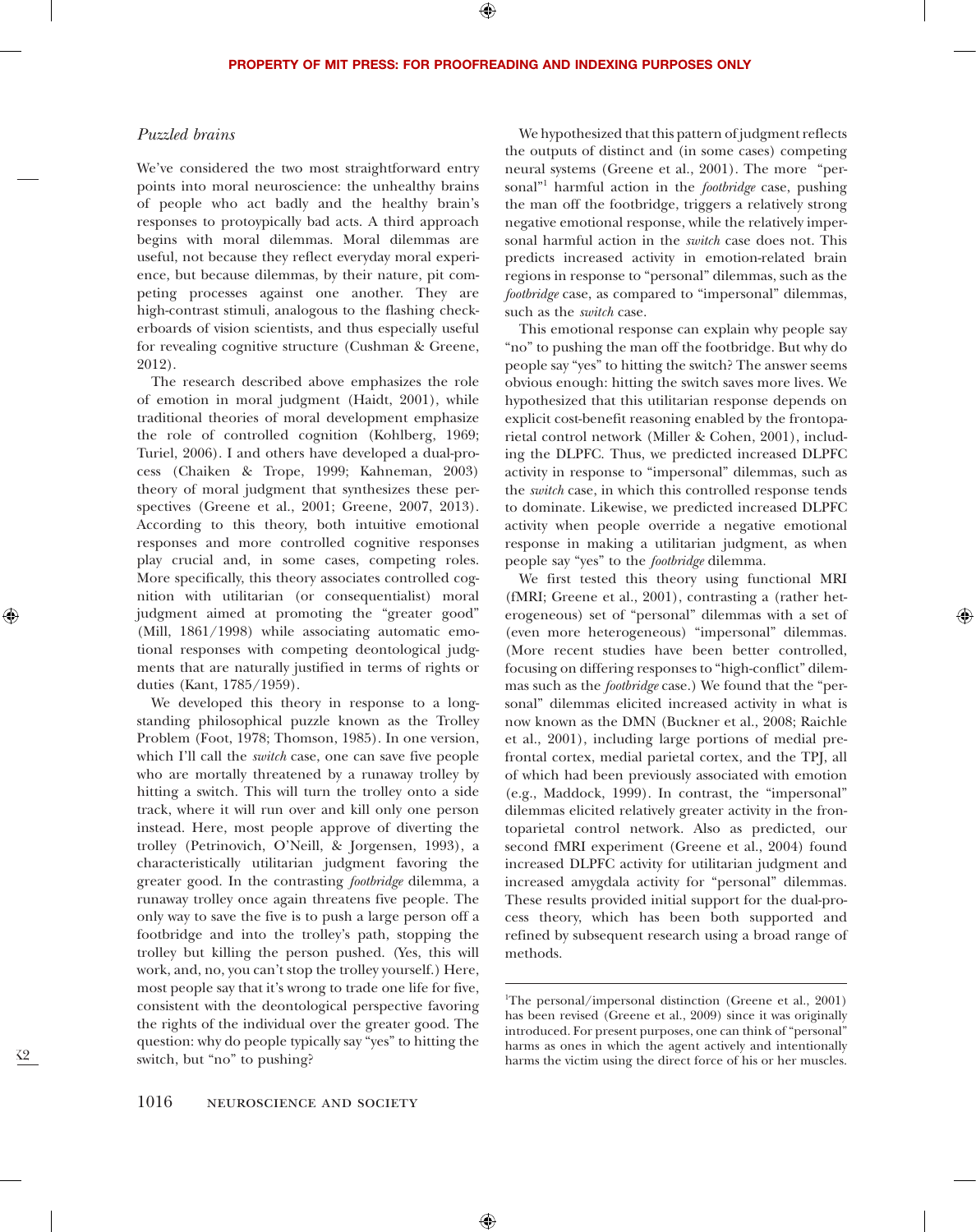In retrospect, the DMN's response to "personal" dilemmas is best interpreted as *related* to increased emotional engagement, but not as its proper neural substrate. The DMN is active when people are doing nothing in particular (hence "default") and is most reliably engaged by attention to nonpresent events, as in remembering the past, imaging the future, thinking about contents of other minds, and imaging hypothetical possibilities (Buckner et al., 2008; DeBrigard, Addis, Ford, Schacter, & Giovanello, 2013). Thus, if "personal" dilemmas preferentially engage the DMN, it's probably not because DMN activity reflects emotional engagement per se. Rather, it's because "personal" dilemmas make for especially gripping mental television, which may be both a cause and a consequence of their emotional salience. Consistent with this hypothesis, Amit and Greene (2012) found that individuals with more visual cognitive styles tend to make fewer utilitarian judgments in response to high-conflict personal dilemmas and that disrupting visual imagery while contemplating these dilemmas increases utilitarian judgment.

More direct evidence for the dual-process theory comes from studies of patients with emotion-related deficits. Mendez, Anderson, and Shapira (2005) found that patients with frontotemporal dementia, who are known for their "emotional blunting," were disproportionately likely to approve of the utilitarian action in the *footbridge* dilemma. Likewise, patients with VMPFC lesions make up to five times as many utilitarian judgments in response to standard high-conflict dilemmas (Ciaramelli, Muccioli, Ladavas, & di Pellegrino, 2007; Koenigs et al., 2007) and in response to dilemmas pitting familial duty against the greater good (e.g., your sister vs. five strangers; Thomas, Croft, & Tranel, 2011). VMPFC patients also exhibit correspondingly weak physiological responses when making such judgments (Moretto, Ladàvas, Mattioli, & di Pellegrino, 2010), and healthy people who are more physiologically reactive are less utilitarian (Cushman, Murray, Gordon-Mckeon, Wharton, & Greene, 2012). Low-anxiety psychopaths (Koenigs et al., 2012) and people with high levels of testosterone (Carney & Mason, 2010), which is associated with a higher tolerance for stress, tend to make more utilitarian judgments, as do people with alexithymia (Koven, 2011), a condition that reduces awareness of one's own emotional states. Here, the VMPFC seems to respond specifically to harmful behavior that is active and also intentional, rather than merely foreseen (Schaich Borg et al., 2006).

Other studies highlight the role of the amygdala. As noted above, individuals with psychopathic traits exhibit reduced amygdala responses to personal moral

dilemmas (Glenn, Raine, & Schug, 2009). In healthy people, amygdala activity tracks self-reported emotional responses to harmful transgressions and predicts deontological judgments in response to them (Shenhav & Greene, 2013). Studies employing pharmacological interventions paint a consistent picture. Citalopram—a selective serotonin-reuptake inhibitor (SSRI) that, in the short-term, increases emotional reactivity through its influence on the amygdala and VMPFC, among other regions—increases deontological judgment (Crockett, Clark, Hauser, & Robbins, 2010). By contrast, lorazepam, an anti-anxiety drug, has the opposite effect (Perkins et al., 2012). Consistent with the effects of citalopram, variation in the serotonin transporter (*5- HTTLPR*) genotype (S alleles) predicts deontological judgment, but in response dilemmas in which the harm is a foreseen side effect (Marsh et al., 2011).

Most of the evidence linking controlled cognition to utilitarian judgment comes from behavioral studies beyond the scope of this chapter (e.g., Greene et al., 2008; Paxton, Ungar, & Greene, 2012). However, a few neuroscientific studies, in addition to those described above (Greene et al., 2001, 2004), provide further evidence. Sarlo et al. (2012) examined the temporal dynamics of moral judgment using EEG and found a pattern consistent with the results of Greene et al. (2001, 2004). Here, *footbridge*-like dilemmas produced a stronger early neural response (P260) in regions consistent with VMPFC activity, while *switch*-like dilemmas elicited more utilitarian responses and a more pronounced later component consistent with the engagement of the frontoparietal control network. Also consistent with this, activity in the frontoparietal control network is associated with rejecting the deontological distinction between harmful acts and harmful omissions (Cushman et al., 2012). (See also Schaich Borg et al., 2006.) Likewise, VMPFC patients who tend to give more utilitarian responses are thought to do so because their capacity for explicit, cost-benefit reasoning remains intact (Koenigs et al., 2007).

A recent study (Shenhav & Greene, 2013) helps differentiate the functions of the amygdala and VMPFC in moral judgment. As noted above, amygdala signal tracks with self-reports of negative emotional responses to harmful actions and predicts deontological condemnation of those actions. The VMPFC, however, does not. Instead, the VMPFC is most active when people have to make "all things considered" judgments, as compared to simply reporting on emotional reactions or utilitarian considerations. This suggests that the amygdala generates an initial negative response to personally harmful actions (consistent with Glenn, Raine, & Schug, 2009), while the VMPFC weighs that signal against a

 $K_2^c$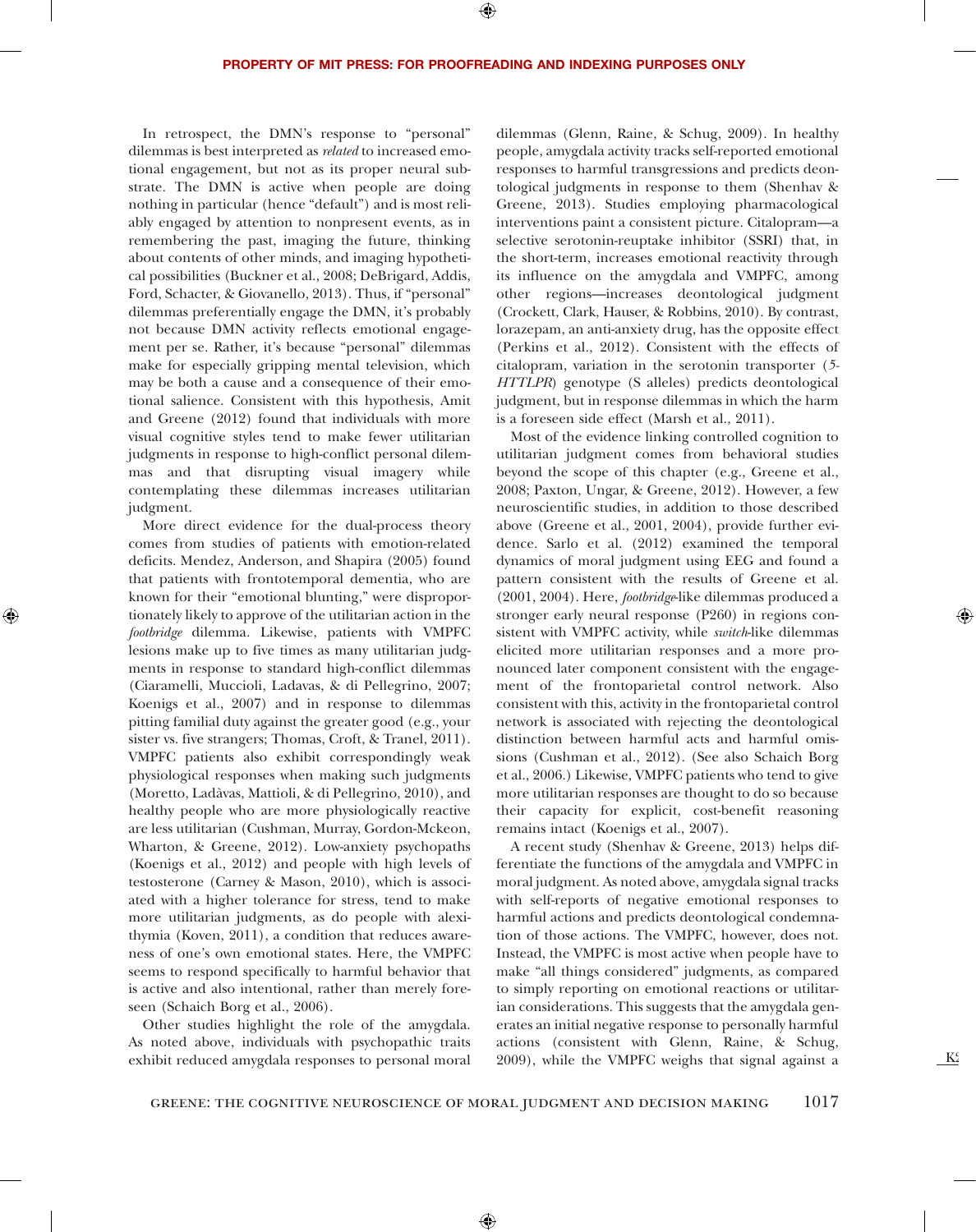competing signal reflecting the utilitarian advantages of committing the harmful act. This is consistent with an evolving understanding of the VMPFC as a domaingeneral integrator of decision weights (Rangel & Hare, 2010). However, this leaves us with a puzzle: if the VMPFC is acting as a neutral broker among competing decision weights, then why does VMPFC damage so reliably increase utilitarian judgment? Our hypothesis is that the frontoparietal control network's explicit utilitarian reasoning can influence behavior independent of the VMPFC, while the amygdala's competing deontological signal requires the VMPFC's integration, at least when competing utilitarian considerations are in play. Thus, if this is correct, VMPFC damage favors utilitarian judgment, not by damaging a region with inherent deontological tendencies, but by damaging a pathway that is necessary for deontological judgment, but not utilitarian judgment, to prevail.

This integrative role for the VMPFC is consistent with its role in integrating other kinds of morally relevant information. Shenhav and Greene (2010) examined people's responses to dilemmas in which failing to save one person can allow one to save a group of others. We varied the size of the group and the probability of saving them. We found that neural sensitivity to the magnitude of the outcome (group size) in the ventral striatum predicts behavioral sensitivity to this variable, and we observed a parallel effect for outcome probability in the insula. The VMPFC, by contrast, responded to the interaction of these two variables, reflecting the probabilitydiscounted magnitude of the moral consequences. In other words, the VMPFC represents "expected moral value," just as it represents expected value in self-interested economic decision making (Knutson et al., 2005). Thus, once again, we see a domain-general system here, the frontostriatal pathway—operating in the context of moral judgment. This system evolved in mammals to value goods that tend to exhibit diminishing marginal returns. This may explain our puzzling (and highly consequential) tendency to regard the saving of human lives as exhibiting diminishing marginal returns, as if the hundredth life saved is somehow worth less than the first.

In an important theoretical development, Cushman (2013) and Crockett (2013) have proposed that the dissociation between deontological and utilitarian/ consequentialist judgment reflects a more general dissociation between model-free and model-based learning systems (Daw & Doya, 2006). Model-free learning mechanisms assign values to actions intrinsically based on past experience, while model-based learning mechanisms attach values to actions based on internal models of causal relations in the world. Thus, an action

⊕

may seem intrinsically wrong because past experience has associated actions of that type (e.g., pushing people) with negative consequences (e.g., social disapproval), and yet the same action may seem right because it will, according to one's world-model, produce optimal consequences (saving five lives instead of one). Thus, the fundamental tension in normative ethics, reflected in the competing philosophies of Kant and Mill, may find its origins in a competition between distinct, domain-general mechanisms for assigning values to actions.

# *Cooperative brains*

Research on altruism and cooperation does not always fall under the heading of "morality," but it could not be more central to our understanding of the moral brain. The most basic question about the cognitive neuroscience of altruism and cooperation is this: what neural processes enable and motivate people to be "nice" that is, to pay costs to benefit others?

Consistent with our evolving story, the value of helping others, both in unidirectional altruism and bidirectional cooperation, is represented in the frontostriatal pathway. Activity in this pathway tracks the value of charitable contributions (Moll et al., 2006; Hare et al., 2010), sharing resources with other individuals (Zaki & Mitchell, 2011), and cooperation (Rilling et al., 2007), maximizing benefits delivered by a distribution of resource (i.e., "efficiency"), and optimizing the subjective tradeoff between efficiency and equality (Hsu, Anen, & Quartz, 2008). Likewise, this pathway tracks the value of punishing individuals who are insufficiently "nice" (de Quervain et al., 2004; Singer et al., 2006). As above, the DMN has a hand in altruism as well. TPJ volume (Morishima, Schunk, Bruhin, Ruff, & Fehr, 2012) and medial PFC activity (Rilling et al., 2007; Waytz, Zaki, & Mitchell, 2012) both predict altruistic behavior.

Thus, the brain uses its endogenous carrots—reward signals—to motivate cooperative behavior. It also uses its sticks—negative affective responses to uncooperative behavior. Activity in the insula, known for its role in the representation of somatic states and the awareness of feelings (Craig, 2009), scales with the magnitude of the unfairness in unfair Ultimatum Game offers (Sanfey, Rilling, Aronson, Nystrom, & Cohen, 2003), predicts aversion to inequality in the distribution of resources (Hsu et al., 2008), and predicts egalitarian behavior and attitudes (Dawes et al., 2012). The insula and the amygdala both respond to the punishment of wellbehaved people (Singer, Kiebel, Winston, Dolan, & Frith, 2004).

 $\zeta_2$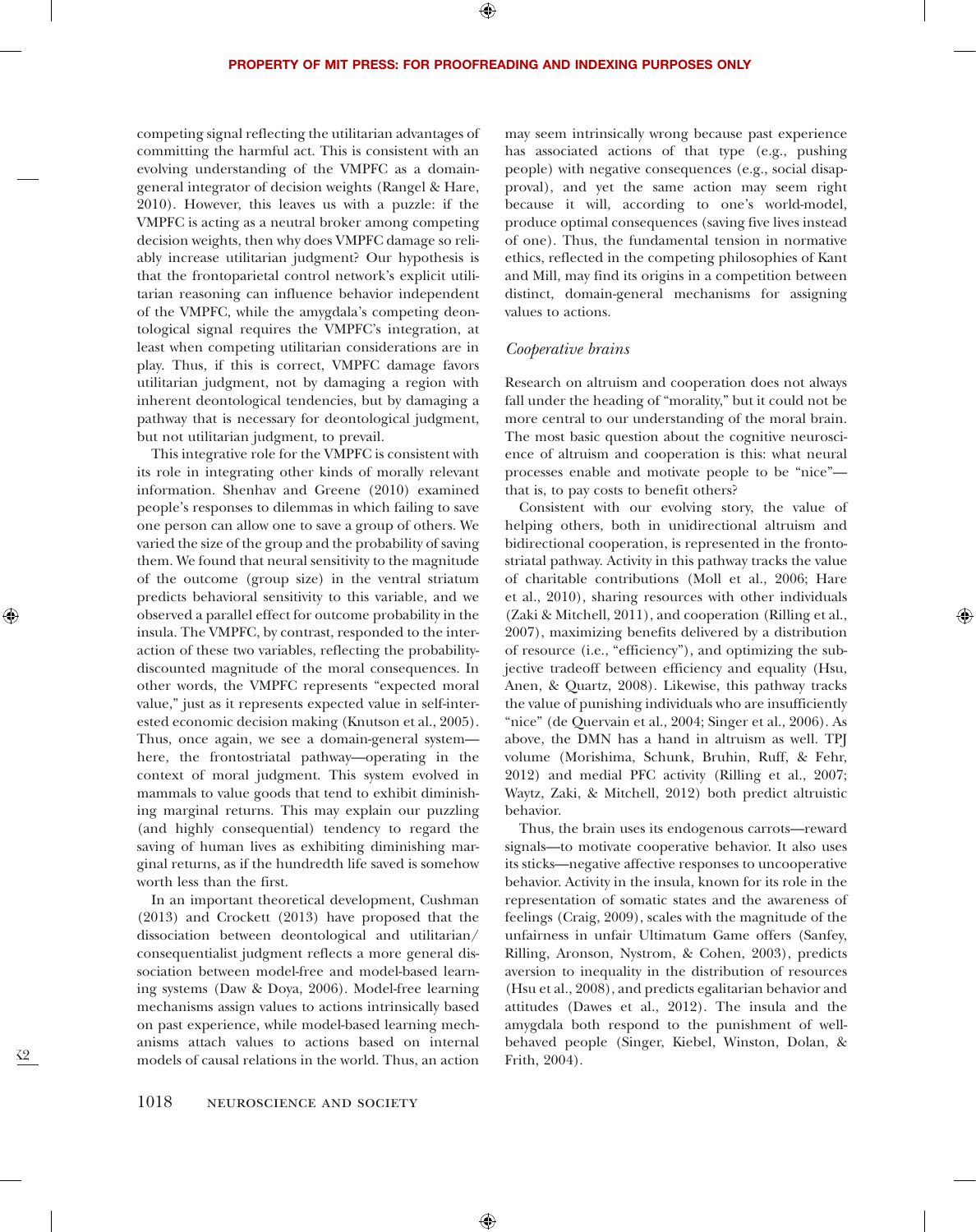The dual-process tension between automatic and controlled processes is observed in a range of morally laden economic choices. Accepting unfair Ultimatum Game offers, despite their distastefulness, is associated with increased activity in the frontoparietal control network (Sanfey et al., 2003; Tabibnia, Satpute, & Lieberman, 2008). Perhaps surprisingly, VMPFC damage leads to increased *rejection* of unfair offers (Koenigs & Tranel, 2007). (Consistent with this, psychopaths do the same; Koenigs, Kruepke, & Newman, 2010.) This may be because the VMPFC integrates signals responding both to unfairness and material gain (which compete in the Ultimatum Game) and because, in the absence of such signals, one applies a reciprocity rule. In a study of dishonesty, Greene and Paxton (2009) gave people repeated opportunities to gain money by lying about their accuracy in predicting the outcomes of coin-flips. Consistently honest subjects appeared to be "gracefully" honest, exhibiting no additional engagement of the frontoparietal control network in forgoing dishonest gains. By contrast, subjects who behaved dishonestly (as indicated by improbably high self-reported accuracy) exhibited increased controlrelated activity, both when lying and when refraining from lying. A follow-up study (Abe & Greene, 2013) traces these behavioral differences to response characteristics of the frontostriatal pathway. Baumgartner et al. (2009) describe a similar dual-process dynamic, in which breaking promises involves increased engagement of the amygdala and the frontoparietal control network. (For a behavioral approach to dual-process cooperation, also see Rand, Greene, & Nowak, 2012.)

Cooperation depends on trust, which in turn requires evaluating individuals (Delgado, Frank, & Phelps, 2005; Singer et al., 2004) and groups (Phelps et al., 2000) as potential cooperation partners. Oxytocin, a neuropeptide known for its role in social attachment and affiliation in mammals (Insel & Young, 2001) appears to be important for both kinds of decisions. Intranasal administration of oxytocin increases investment in a "trust game" (Kosfeld, Heinrichs, Zak, Fischbacher, & Fehr, 2005), but also biases judgment and behavior toward ingroup members and against outgroup members (de Dreu et al., 2010; de Dreu, Greer, Van Kleef, Shalvi, & Handgraaf, 2011). Likewise, genetic variants associated with oxytocin are associated with increased prosocial behavior, particularly when the world is seen as threatening (Poulin, Holman, & Buffone, 2012).

From an evolutionary perspective, the double-edged sword of human morality comes as no surprise. Morality evolved, not as device for universal cooperation, but as a competitive weapon, as a system for turning Me into Us, which in turn enables Us to outcompete Them.

Morality's dark, tribalistic side is powerful, but there's no reason why it must prevail. The flexible thinking enabled by our enlarged prefrontal cortices may enable us to retain the best of our moral impulses while transcending their inherent limitations (Greene, 2013; Pinker, 2011).

# *Looking back, and ahead*

How does the moral brain work? Answer: exactly the way you'd expect it to work if you understand (1) which cognitive functions morality requires and (2) which cognitive functions are performed by the brain's core neural systems. On the one hand, this means that morality has no proprietary neural territory of its own. On the other hand, it means that the cognitive neuroscience of morality, beginning with the entry points described above, can teach important lessons about how the brain's core neural systems interact to solve complex problems.

From its inception, cognitive neuroscience has focused on structure-function relationships. We have a general understanding of what various neural structures do, but when it comes to complex cognition, we're mostly blind to the specific information content shuttled about the brain. We know, for example, that the thought of pushing someone off a footbridge pushes our emotional buttons, but we know almost nothing about how we think such thoughts in the first place. However, with the advent of multivariate analysis methods (Kriegeskorte, Goebel, & Bandettini, 2006; Norman, Polyn, Detre, & Haxby, 2006), we may finally be ready to understand how the brain encodes and manipulates the *contents* of thoughts. When we finally do, we will learn a lot more about morality—and everything else.

ACKNOWLEDGMENTS Many thanks to Joshua Buckholtz, Joe Paxton, Adina Roskies, Walter Sinnott-Armstrong, and Liane Young for helpful comments.

#### **REFERENCES**

- Abe, N., & Greene, J. D. (2013). Response to anticipated reward in the nucleus accumbens predicts behavior in an independent test of honesty. (Under review.)
- Aharoni, E., Sinnott-Armstrong, W., & Kiehl, K. A. (2012). Can psychopathic offenders discern moral wrongs? A new look at the moral/conventional distinction. *J Abnorm Psychol*, *121*(2), 484.
- Amit, E., & Greene, J. D. (2012). You see, the ends don't justify the means: Visual imagery and moral judgment. *Psychol Sci*, *23*(8), 861–868.

 $K_2^c$ 

greene: the cognitive neuroscience of moral judgment and decision making 1019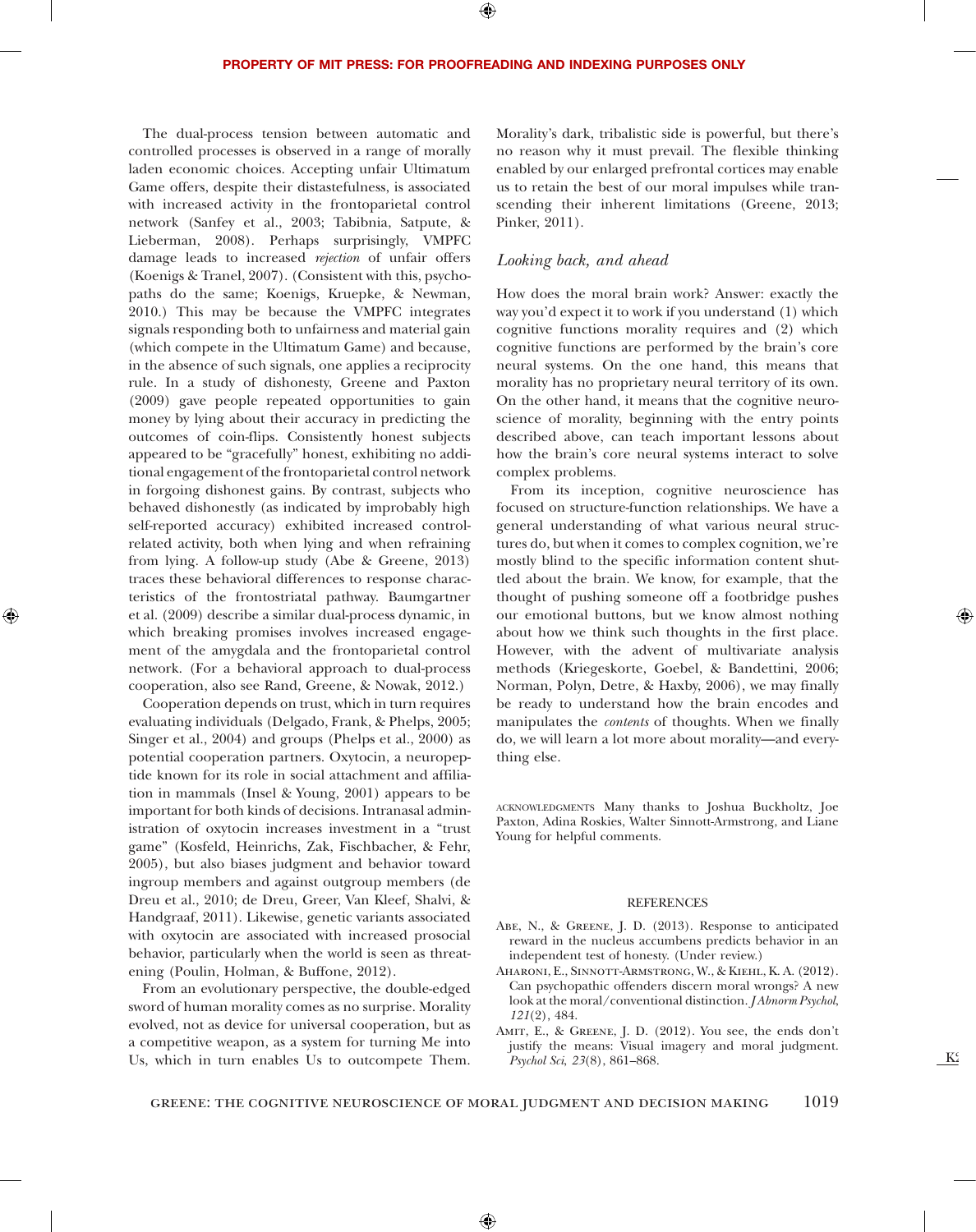- Anderson, S. W., Bechara, A., Damasio, H., Tranel, D., & Damasio, A. R. (1999). Impairment of social and moral behavior related to early damage in human prefrontal cortex. *Nat Neurosci*, *2*, 1032–1037.
- Baumgartner, T., Fischbacher, U., Feierabend, A., Lutz, K., & Fehr, E. (2009). The neural circuitry of a broken promise. *Neuron*, *64*(5), 756–770.
- Bechara, A., Tranel, D., Damasio, H., & Damasio, A. R. (1996). Failure to respond autonomically to anticipated future outcomes following damage to prefrontal cortex. *Cereb Cortex*, *6*, 215–225.
- Blair, R. J. (1995). A cognitive developmental approach to mortality: Investigating the psychopath. *Cognition*, *57*, 1–29.
- Blair, R. J. (2001). Neurocognitive models of aggression, the antisocial personality disorders, and psychopathy. *J Neurol Neurosurg Psychiatry*, *71*, 727–731.
- BLAIR, R. J. (2007). The amygdala and ventromedial prefrontal cortex in morality and psychopathy. *Trends Cogn Sci*, *11*, 387–392.
- Blair, R. J., Jones, L., Clark, F., & Smith, M. (1997). The psychopathic individual: A lack of responsiveness to distress cues? *Psychophysiology*, *34*, 192–198.
- BUCKHOLTZ, J. W., & MEYER-LINDENBERG, A. (2012). Psychopathology and the human connectome: Toward a transdiagnostic model of risk for mental illness. *Neuron*, *74*(6), 990–1004.
- Buckholtz, J. W., Treadway, M. T., Cowan, R. L., Woodward, N. D., Benning, S. D., Li, R., & Zald, D. H. (2010). Mesolimbic dopamine reward system hypersensitivity in individuals with psychopathic traits. *Nat Neurosci*, *13*(4), 419–421.
- Buckner, R. L., Andrews-Hanna, J. R., & Schacter, D. L. (2008). The brain's default network. *Ann NY Acad Sci*, *1124*(1), 1–38.
- Carney, D. R., & Mason, M. F. (2010). Decision making and testosterone: When the ends justify the means. *J Exp Soc Psychol*, *46*(4), 668–671.
- Chaiken, S., & Trope, Y. (Eds.). (1999). *Dual-process theories in social psychology*. New York, NY: Guilford.
- Ciaramelli, E., Muccioli, M., Ladavas, E., & di Pellegrino, G. (2007). Selective deficit in personal moral judgment following damage to ventromedial prefrontal cortex. *Soc Cogn Affect Neurosci*, *2*, 84–92.
- Craig, A. D. (2009). How do you feel—now? The anterior insula and human awareness. *Nat Rev Neurosci*, *10*(1), 59–70.
- Crockett, M. J. (2013). Models of morality. *Trends Cogn Sci*, *17*(8), 363–366.
- Crockett, M. J., Clark, L., Hauser, M. D., & Robbins, T. W. (2010). Serotonin selectively influences moral judgment and behavior through effects on harm aversion. *Proc Natl Acad Sci USA*, *107*(40), 17433–17438.
- Cushman, F. (2013). Action, outcome and value: A dualsystem framework for morality. *Pers Soc Psychol Rev*, *17*(3), 273–292.
- Cushman, F., & Greene, J. D. (2012). Finding faults: How moral dilemmas illuminate cognitive structure. *Soc Neurosci*, *7*(3), 269–279.
- Cushman, F., Murray, D., Gordon-McKeon, S., Wharton, S., & Greene, J. D. (2012). Judgment before principle: Engagement of the frontoparietal control network in

⊕

condemning harms of omission. *Soc Cogn Affect Neurosci*, *7*(8), 888–895.

- Damasio, A. R. (1994). *Descartes' error: Emotion, reason, and the human brain*. New York, NY: G. P. Putnam.
- Darwin, C. (1871/2004). *The descent of man*. New York, NY: Penguin.
- Davis, M., & Whalen, P. J. (2001). The amygdala: Vigilance and emotion. *Mol Psychiatry*, *6*, 13–34.
- Daw, N. D., & Doya, K. (2006). The computational neurobiology of learning and reward. *Curr Opin Neurobiol*, *16*(2), 199–204.
- Dawes, C. T., Loewen, P. J., Schreiber, D., Simmons, A. N., Flagan, T., McElreath, R., & Paulus, M. P. (2012). Neural basis of egalitarian behavior. *Proc Natl Acad Sci USA*, *109*(17), 6479–6483.
- De Brigard, F., Addis, D. R., Ford, J. H., Schacter, D. L., & Giovanello, K. S. (2013). Remembering what could have happened: Neural correlates of episodic counterfactual thinking. *Neuropsychologia*, *51*(12), 2401–2414.
- De Dreu, C. K., Greer, L. L., Handgraaf, M. J., Shalvi, S., van Kleef, G. A., Baas, M., & Feith, S. W. (2010). The neuropeptide oxytocin regulates parochial altruism in intergroup conflict among humans. *Science*, *328*(5984), 1408–1411.
- De Dreu, C. K., Greer, L. L., van Kleef, G. A., Shalvi, S., & HANDGRAAF, M. J. (2011). Oxytocin promotes human ethnocentrism. *Proc Natl Acad Sci USA*, *108*(4), 1262–1266.
- De Quervain, D. J., Fischbacher, U., Treyer, V., Schellhammer, M., Schnyder, U., Buck, A., & Fehr, E. (2004). The neural basis of altruistic punishment. *Science*, *305*, 1254–1258.
- Decety, J., Michalska, K. J., & Kinzler, K. D. (2012). The contribution of emotion and cognition to moral sensitivity: A neurodevelopmental study. *Cereb Cortex*, *22*(1), 209–220.

⊕

- DECETY, J., & PORGES, E. C. (2011). Imagining being the agent of actions that carry different moral consequences: An fMRI study. *Neuropsychologia*, *49*(11), 2994–3001.
- Delgado, M. R., Frank, R., & Phelps, E. A. (2005). Perceptions of moral character modulate the neural systems of reward during the trust game. *Nat Neurosci*, *8*, 1611–1618.
- Foot, P. (1978). The problem of abortion and the doctrine of double effect. In P. Foot, Virtues and vices, and other essays in moral philosophy (pp. 19–32). Oxford, UK: Blackwell.
- Frank, R. H. (1988). *Passions within reason: The strategic role of the emotions*. New York, NY: Norton.
- FRITH, C. D., & FRITH, U. (2006). The neural basis of mentalizing. *Neuron*, *50*(4), 531–534.
- Gintis, H. E., Bowles, S. E., Boyd, R. E., & Fehr, E. E. (2005). *Moral sentiments and material interests: The foundations of cooperation in economic life*. Cambridge, MA: MIT Press.
- Glenn, A. L., Raine, A., & Schug, R. A. (2009). The neural correlates of moral decision-making in psychopathy. *Mol Psychiatry*, *14*(1), 5.
- Glenn, A. L., Raine, A., Schug, R. A., Young, L., & Hauser, M. (2009). Increased DLPFC activity during moral decisionmaking in psychopathy. *Mol Psychiatry*, *14*(10), 909–911.
- Glenn, A. L., Raine, A., Yaralian, P. S., & Yang, Y. (2010). Increased volume of the striatum in psychopathic individuals. *Biol Psychiatry*, *67*(1), 52–58.

 $\zeta_2$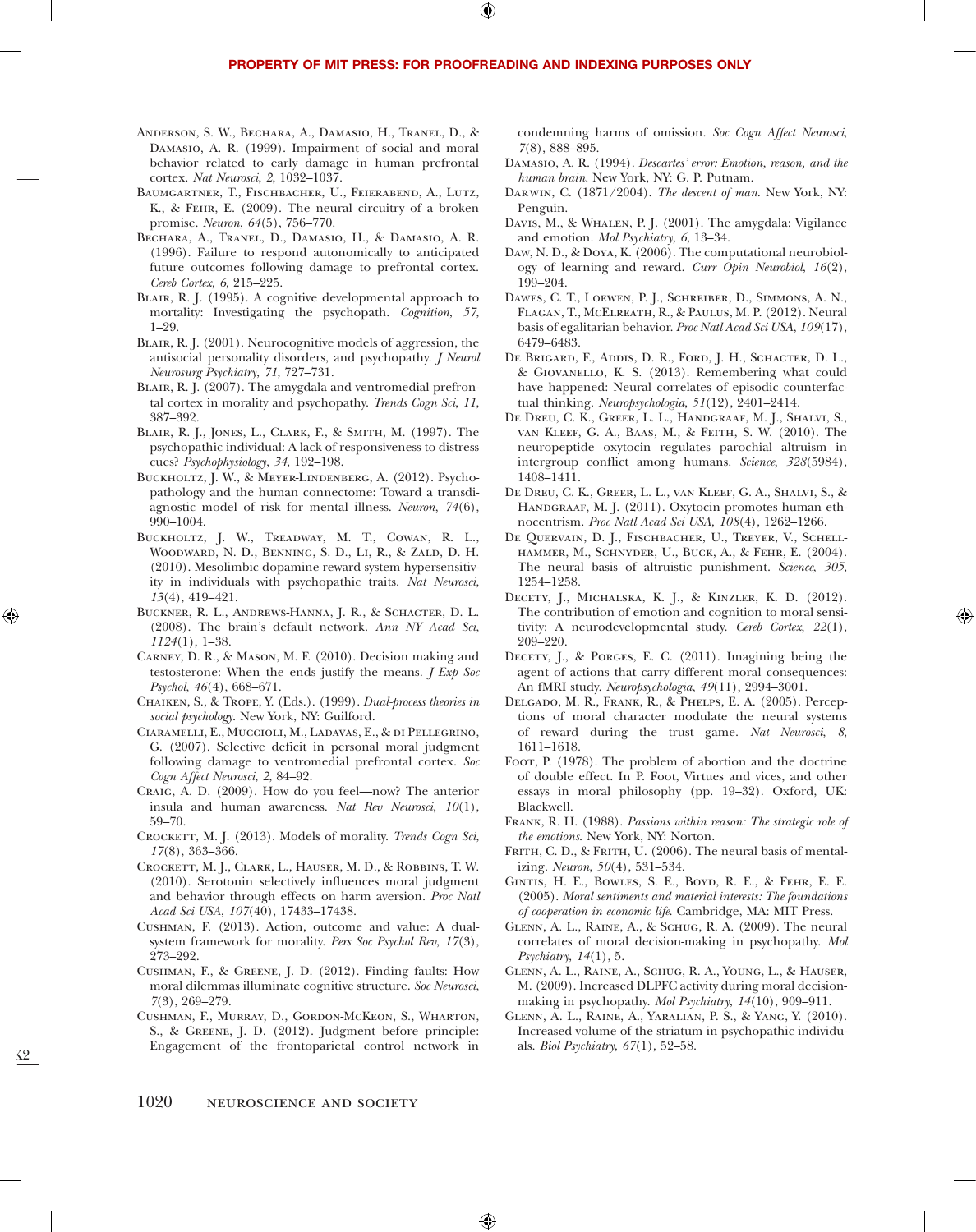- Grattan, L. M., & Eslinger, P. J. (1992). Long-term psychological consequences of childhood frontal lobe lesion in patient DT. *Brain Cogn*, *20*, 185–195.
- Greene, J. (2011). Social neuroscience and the soul's last stand. In A. Todorov, S. Fiske, & D. Prentice (Eds.), *Social neuroscience: Toward understanding the underpinnings of the social mind*. New York, NY: Oxford University Press.
- Greene, J. (2013). *Moral tribes: Emotion, reason, and the gap between us and them*. New York, NY: Penguin.
- GREENE, J., & HAIDT, J. (2002). How (and where) does moral judgment work? *Trends Cogn Sci*, *6*, 517–523.
- Greene, J. D. (2007). The secret joke of Kant's soul. In W. Sinnott-Armstrong (Ed.), *Moral psychology*. Vol. 3: *The neuroscience of morality: Emotion, disease, and development* (pp. 35–79). Cambridge, MA: MIT Press.
- Greene, J. D., Cushman, F. A., Stewart, L. E., Lowenberg, K., NYSTROM, L. E., & COHEN, J. D. (2009). Pushing moral buttons: The interaction between personal force and intention in moral judgment. *Cognition*, *111*(3), 364–371.
- Greene, J. D., Morelli, S., Lowenberg, K., Nystrom, L., & Cohen, J. D. (2008). Cognitive load selectively interferes with utilitarian moral judgment. *Cognition*, *107*, 1144–1154.
- Greene, J. D., Nystrom, L. E., Engell, A. D., Darley, J. M., & Cohen, J. D. (2004). The neural bases of cognitive conflict and control in moral judgment. *Neuron*, *44*, 389–400.
- Greene, J. D., & Paxton, J. M. (2009). Patterns of neural activity associated with honest and dishonest moral decisions. *Proc Natl Acad Sci USA*, *106*(30), 12506–12511.
- Greene, J. D., Sommerville, R. B., Nystrom, L. E., Darley, J. M., & Cohen, J. D. (2001). An fMRI investigation of emotional engagement in moral judgment. *Science*, *293*, 2105–2108.
- HAIDT, J. (2001). The emotional dog and its rational tail: A social intuitionist approach to moral judgment. *Psychol Rev*, *108*, 814–834.

⊕

- HAIDT, J. (2012). *The righteous mind: Why good people are divided by politics and religion*. New York, NY: Random House.
- Hare, R. D. (1991). *The Hare psychopathy checklist*. Revised. Toronto: Multi-Health Systems.
- Hare, T. A., Camerer, C. F., Knoepfle, D. T., O'Doherty, J. P., & Rangel, A. (2010). Value computations in ventral medial prefrontal cortex during charitable decision making incorporate input from regions involved in social cognition. *J Neurosci*, *30*(2), 583–590.
- Harenski, C. L., Harenski, K. A., Shane, M. S., & Kiehl, K. A. (2010). Aberrant neural processing of moral violations in criminal psychopaths. *J Abnorm Psychol*, *119*(4), 863.
- Harenski, C. L., Kim, S. H., & Hamann, S. (2009). Neuroticism and psychopathy predict brain activation during moral and nonmoral emotion regulation. *Cogn Aff Behav Neurosci*, *9*(1), 1–15.
- Hauser, M. (2006). The liver and the moral organ. *Soc Cogn Affect Neurosci*, *1*, 214–220.
- Heekeren, H. R., Wartenburger, I., Schmidt, H., Prehn, K., SCHWINTOWSKI, H. P., & VILLRINGER, A. (2005). Influence of bodily harm on neural correlates of semantic and moral decision-making. *NeuroImage*, *24*, 887–897.
- Hsu, M., Anen, C., & Quartz, S. R. (2008). The right and the good: Distributive justice and neural encoding of equity and efficiency. *Science*, *320*, 1092–1095.
- Insel, T. R., & Young, L. J. (2001). The neurobiology of attachment. *Nat Rev Neurosci*, *2*, 129–136.
- KAHNEMAN, D. (2003). A perspective on judgment and choice: Mapping bounded rationality. *Am Psychol*, *58*, 697–720.
- Kant, I. (1785/1959). *Foundation of the metaphysics of morals*. Indianapolis, IN: Bobbs-Merrill.
- Kiehl, K. A. (2006). A cognitive neuroscience perspective on psychopathy: Evidence for paralimbic system dysfunction. *Psychiatry Res*, *142*, 107–128.
- Kiehl, K. A., Smith, A. M., Hare, R. D., Mendrek, A., FORSTER, B. B., BRINK, J., & LIDDLE, P. F. (2001). Limbic abnormalities in affective processing by criminal psychopaths as revealed by functional magnetic resonance imaging. *Biol Psychiatry*, *50*, 677–684.
- Koven, N. S. (2011). Specificity of meta-emotion effects on moral decision-making. *Emotion*, *11*(5), 1255.
- Knutson, B., Taylor, J., Kaufman, M., Peterson, R., & Glover, G. (2005). Distributed neural representation of expected value. *J Neurosci*, *25*(19), 4806–4812.
- Koenigs, M., Kruepke, M., Zeier, J., & Newman, J. P. (2012). Utilitarian moral judgment in psychopathy. *Soc Cogn Affect Neurosci*, *7*(6), 708–714.
- Koenigs, M., Kruepke, M., & Newman, J. P. (2010). Economic decision-making in psychopathy: A comparison with ventromedial prefrontal lesion patients. *Neuropsychologia*, *48*(7), 2198–2204.
- Koenigs, M., & Tranel, D. (2007). Irrational economic decision-making after ventromedial prefrontal damage: Evidence from the Ultimatum Game. *J Neurosci*, *27*, 951–956.
- Koenigs, M., Young, L., Adolphs, R., Tranel, D., Cushman, F., Hauser, M., & Damasio, A. (2007). Damage to the prefrontal cortex increases utilitarian moral judgements. *Nature*, *446*, 908–911.
- KOHLBERG, L. (1969). Stage and sequence: The cognitivedevelopmental approach to socialization. In D. A. Goslin (Ed.), *Handbook of socialization theory and research* (pp. 347– 480). Chicago, IL: Rand McNally.
- Kosfeld, M., Heinrichs, M., Zak, P. J., Fischbacher, U., & Fehr, E. (2005). Oxytocin increases trust in humans. *Nature*, *435*, 673–676.
- Koster-Hale, J., Saxe, R., Dungan, J., & Young, L. L. (2013). Decoding moral judgments from neural representations of intentions. *Proc Natl Acad Sci USA*, *110*(14), 5648–5653.
- Kriegeskorte, N., Goebel, R., & Bandettini, P. (2006). Information-based functional brain mapping. *Proc Natl Acad Sci USA*, *103*(10), 3863–3868.
- Марроск, R.J. (1999). The retrosplenial cortex and emotion: New insights from functional neuroimaging of the human brain. *Trends Neurosci*, *22*, 310–316.
- Marsh, A. A., Crowe, S. L., Henry, H. Y., Gorodetsky, E. K., Goldman, D., & Blair, R. J. R. (2011). Serotonin transporter genotype (5-HTTLPR) predicts utilitarian moral judgments. *PLoS ONE*, *6*(10), e25148.
- Marsh, A., Finger, E., Mitchell, D., Reid, M., Sims, C., Kosson, D., & Blair, R. (2008). Reduced amygdala response to fearful expressions in children and adolescents with callous-unemotional traits and disruptive behavior disorders. *Am J Psychiatry*, *165*(6), 712–720.
- Mendez, M. F., Anderson, E., & Shapira, J. S. (2005). An investigation of moral judgement in frontotemporal dementia. *Cogn Behav Neurol*, *18*, 193–197.

 $K_2^c$ 

greene: the cognitive neuroscience of moral judgment and decision making 1021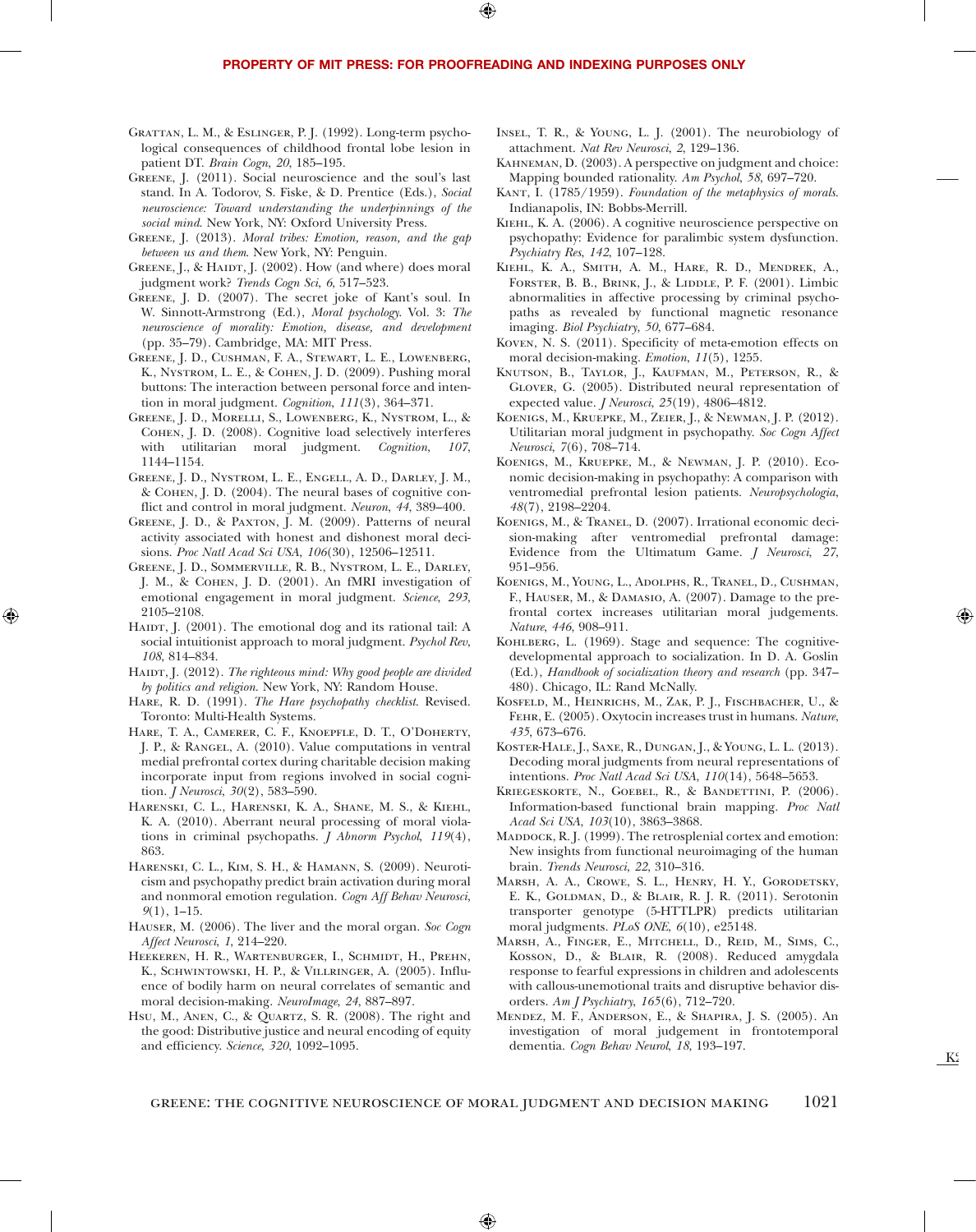- Mill, J. S. (1861/1998). *Utilitarianism*. New York, NY: Oxford University Press.
- Miller, E. K., & Cohen, J. D. (2001). An integrative theory of prefrontal cortex function. *Annu Rev Neurosci*, *24*, 167–202.
- Miller, M. B., Sinnott-Armstrong, W., Young, L., King, D., Paggi, A., Fabri, M., & Gazzaniga, M. S. (2010). Abnormal moral reasoning in complete and partial callosotomy patients. *Neuropsychologia*, *48*(7), 2215–2220.
- Mitchell, J. P. (2009). Inferences about mental states. *Philos Trans R Soc Lond B Biol Sci*, *364*(1521), 1309–1316.
- Moll, J., de Oliveira-Souza, R., Eslinger, P. J., Bramati, I. E., Mourão-Miranda, J., Andreiuolo, P. A., & Pessoa, L. (2002). The neural correlates of moral sensitivity: A functional magnetic resonance imaging investigation of basic and moral emotions. *J Neurosci*, *22*(7), 2730–2736.
- Moll, J., Eslinger, P. J., & Oliveira-Souza, R. (2001). Frontopolar and anterior temporal cortex activation in a moral judgment task: Preliminary functional MRI results in normal subjects. *Arq Neuropsiquiatr*, *59*, 657–664.
- Moll, J., Krueger, F., Zahn, R., Pardini, M., de Oliveira-Souza, R., & Grafman, J. (2006). Human fronto-mesolimbic networks guide decisions about charitable donation. *Proc Natl Acad Sci USA*, *103*, 15623–15628.
- Moran, J. M., Young, L. L., Saxe, R., Lee, S. M., O'Young, D., Mavros, P. L., & Gabrieli, J. D. (2011). Impaired theory of mind for moral judgment in high-functioning autism. *Proc Natl Acad Sci USA*, *108*(7), 2688–2692.
- Moretto, G., Làdavas, E., Mattioli, F., & di Pellegrino, G. (2010). A psychophysiological investigation of moral judgment after ventromedial prefrontal damage. *J Cogn Neurosci*, *22*(8), 1888–1899.
- Morishima, Y., Schunk, D., Bruhin, A., Ruff, C. C., & Fehr, E. (2012). Linking brain structure and activation in temporoparietal junction to explain the neurobiology of human altruism. *Neuron*, *75*(1), 73–79.
- Norman, K. A., Polyn, S. M., Detre, G. J., & Haxby, J. V. (2006). Beyond mind-reading: Multi-voxel pattern analysis of fMRI data. *Trends Cogn Sci*, *10*(9), 424–430.
- Oxford, M., Cavell, T. A., & Hughes, J. N. (2003). Callous/ unemotional traits moderate the relation between ineffective parenting and child externalizing problems: A partial replication and extension. *J Clin Child Adolesc Psychol*, *32*, 577–585.
- Parkinson, C., Sinnott-Armstrong, W., Koralus, P. E., Mendelovici, A., McGeer, V., & Wheatley, T. (2011). Is morality unified? Evidence that distinct neural systems underlie moral judgments of harm, dishonesty, and disgust. *J Cogn Neurosci*, *23*(10), 3162–3180.
- PAXTON, J. M., UNGAR, L., & GREENE, J. D. (2012). Reflection and reasoning in moral judgment. *Cognitive Sci*, *36*(1), 163–177.
- Perkins, A. M., Leonard, A. M., Weaver, K., Dalton, J. A., Mehta, M. A., Kumari, V., & Ettinger, U. (2012). A dose of ruthlessness: Interpersonal moral judgment is hardened by the anti-anxiety drug lorazepam. *J Exp Psychol Gen*, *142*(3), 612–620.
- Pessoa, L. (2010). Emotion and cognition and the amygdala: From "what is it?" to "what's to be done?" *Neuropsychologia*, *48*(12), 3416–3429.
- PETRINOVICH, L., O'NEILL, P., & JORGENSEN, M. (1993). An empirical study of moral intuitions: Toward an evolutionary ethics. *J Pers Soc Psychol*, *64*, 467–478.

## 1022 NEUROSCIENCE AND SOCIETY

 $\zeta_2$ 

⊕

- PHELPS, E. A., O'CONNOR, K. J., CUNNINGHAM, W. A., Funayama, E. S., Gatenby, J. C., Gore, J. C., & Banaji, M. R. (2000). Performance on indirect measures of race evaluation predicts amygdala activation. *J Cogn Neurosci*, *12*(5), 729–738.
- Pinker, S. (2011). *The better angels of our nature: Why violence has declined*. New York, NY: Viking.
- Pujol, J., Batalla, I., Contreras-Rodríguez, O., Harrison, B. J., Pera, V., Hernández-Ribas, R., & Cardoner, N. (2012). Breakdown in the brain network subserving moral judgment in criminal psychopathy. *Soc Cogn Affect Neurosci*, *7*(8), 917–923.
- PIAGET, J. (1965). *The moral judgement of the child*. New York, NY: Free Press.
- POULIN, M. J., HOLMAN, E. A., & BUFFONE, A. (2012). The neurogenetics of nice: Receptor genes for oxytocin and vasopressin interact with threat to predict prosocial behavior. *Psychol Sci*, *23*(5), 446–452.
- Raichle, M. E., MacLeod, A. M., Snyder, A. Z., Powers, W. J., Gusnard, D. A., & Shulman, G. L. (2001). A default mode of brain function. *Proc Natl Acad Sci USA*, *98*(2), 676–682.
- Rand, D. G., Greene, J. D., & Nowak, M. A. (2012). Spontaneous giving and calculated greed. *Nature*, *489*(7416), 427–430.
- Rangel, A., Camerer, C., & Montague, P. R. (2008). A framework for studying the neurobiology of value-based decision making. *Nat Rev Neurosci*, *9*(7), 545–556.
- Rangel, A., & Hare, T. (2010). Neural computations associated with goal-directed choice. *Curr Opin Neurobiol*, *20*(2), 262–270.
- Raine, A., & Yang, Y. (2006). Neural foundations to moral reasoning and antisocial behavior. *Soc Cogn Affect Neurosci*, *1*, 203–213.

⊕

- Rilling, J., Glenn, A., Jairam, M., Pagnoni, G., Goldsmith, D., Elfenbein, H., & Lilienfeld, S. (2007). Neural correlates of social cooperation and non-cooperation as a function of psychopathy. *Biol Psychiatry*, *61*, 1260–1271.
- Sanfey, A. G., Rilling, J. K., Aronson, J. A., Nystrom, L. E., & Cohen, J. D. (2003). The neural basis of economic decision-making in the Ultimatum Game. *Science*, *300*, 1755–1758.
- SARLO, M., LOTTO, L., MANFRINATI, A., RUMIATI, R., Gallicchio, G., & Palomba, D. (2012). Temporal dynamics of cognitive–emotional interplay in moral decisionmaking. *J Cogn Neurosci*, *24*(4), 1018–1029.
- SAVER, J., & DAMASIO, A. (1991). Preserved access and processing of social knowledge in a patient with acquired sociopathy due to ventromedial frontal damage. *Neuropsychologia*, *29*, 1241–1249.
- SCHAICH BORG, J., LIEBERMAN, D., & KIEHL, K. A. (2008). Infection, incest, and iniquity: Investigating the neural correlates of disgust and morality. *J Cogn Neurosci*, *20*, 1–19.
- SCHAICH BORG, J., HYNES, C., VAN HORN, J., GRAFTON, S., & SINNOTT-ARMSTRONG, W. (2006). Consequences, action, and intention as factors in moral judgments: An fMRI investigation. *J Cogn Neurosci*, *18*, 803–817.
- SCHAICH BORG, J., & SINNOTT-ARMSTRONG, W. (2013). Do psychopaths make moral judgments? In K. Kiehl & W. Sinnott-Armstrong (Eds.), *Handbook on psychopathy and law* (pp. 107–128). New York, NY: Oxford University Press.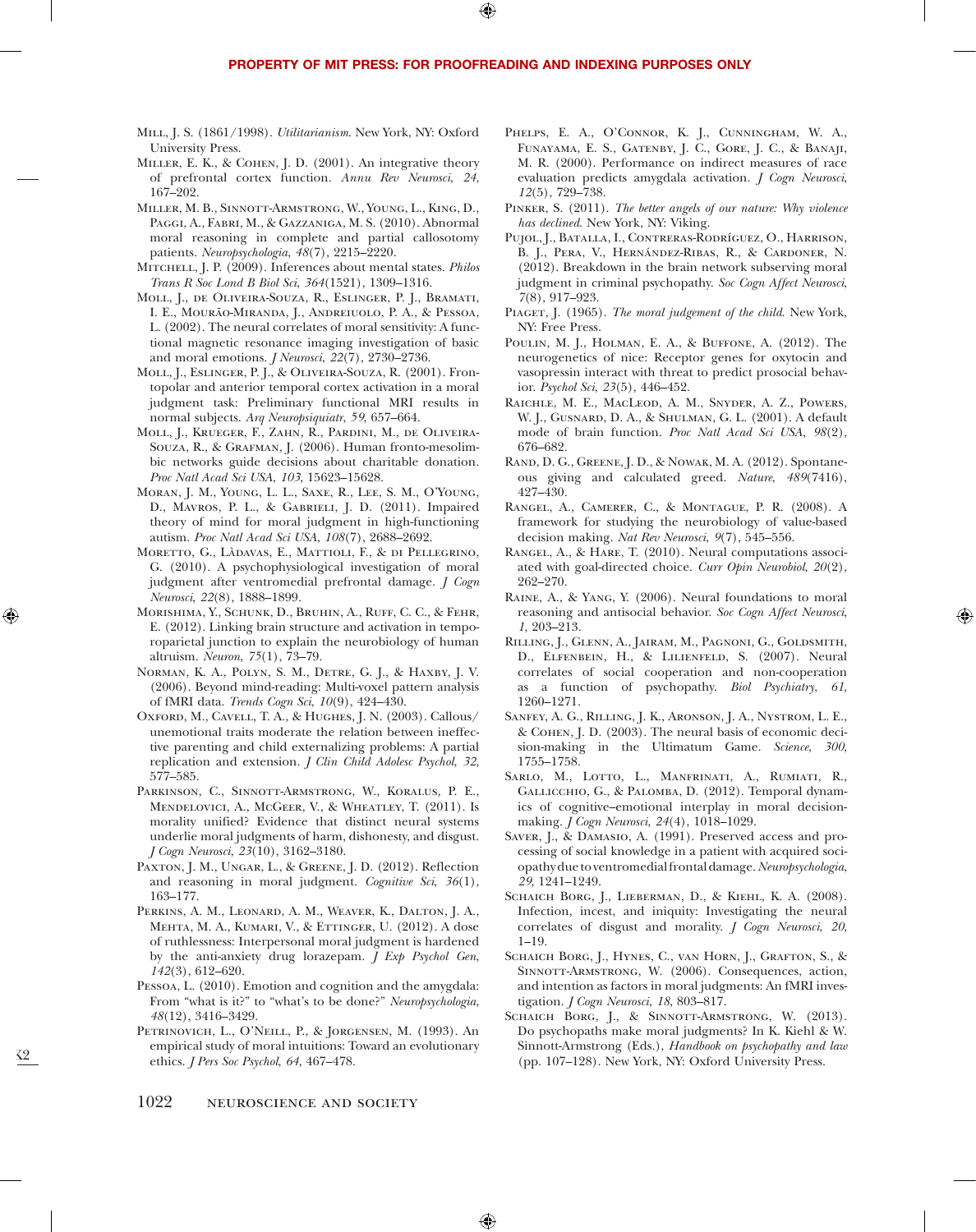⊕

- SCHAICH BORG, J., SINNOTT-ARMSTRONG, W., CALHOUN, V. D., & Kiehl, K. A. (2011). Neural basis of moral verdict and moral deliberation. *Soc Neurosci*, *6*(4), 398–413.
- Schultz, W., Dayan, P., & Montague, P. R. (1997). A neural substrate of prediction and reward. *Science*, *275*, 1593–1599.
- Shenhav, A., & Greene, J. D. (2010). Moral judgments recruit domain-general valuation mechanisms to integrate representations of probability and magnitude. *Neuron*, *67*(4), 667–677.
- SHENHAV, A., & GREENE, J. D. (2013). Integrative moral judgment: Dissociating the roles of the amygdala and ventromedial prefrontal cortex. *J Neurosci*, *34*(13), 4741–4749.
- Singer, T., Kiebel, S., Winston, J., Dolan, R., & Frith, C. (2004). Brain response to the acquired moral status of faces. *Neuron*, *41*, 653–662.
- Singer, T., Seymour, B., O'Doherty, J. P., Stephan, K. E., Dolan, R. J., & Frith, C. D. (2006). Empathic neural responses are modulated by the perceived fairness of others. *Nature*, *439*, 466–469.
- Tabibnia, G., Satpute, A. B., & Lieberman, M. D. (2008). The sunny side of fairness: Preference for fairness activates reward circuitry (and disregarding unfairness activates selfcontrol circuitry). *Psychol Sci*, *19*, 339–347.
- THOMAS, B. C., CROFT, K. E., & TRANEL, D. (2011). Harming kin to save strangers: Further evidence for abnormally utilitarian moral judgments after ventromedial prefrontal damage. *J Cogn Neurosci*, *23*(9), 2186–2196.
- Thomson, J. (1985). The trolley problem. *Yale Law J*, *94*, 1395–1415.

⊕

- TURIEL, E. (2006). Thought, emotions and social interactional processes in moral development. In M. Killen & J. Smetana (Eds.), *Handbook of moral development* (pp. 1–30). Mahwah, NJ: Erlbaum.
- Viding, E., Blair, R. J., Moffitt, T. E., & Plomin, R. (2005). Evidence for substantial genetic risk for psychopathy in 7-year-olds. *J Child Psychol Psychiatry*, *46*, 592–597.
- Waytz, A., Zaki, J., & Mitchell, J. P. (2012). Response of dorsomedial prefrontal cortex predicts altruistic behavior. *J Neurosci*, *32*(22), 7646–7650.
- Young, L., Bechara, A., Tranel, D., Damasio, H., Hauser, M., & Damasio, A. (2010). Damage to ventromedial prefrontal cortex impairs judgment of harmful intent. *Neuron*, *65*(6), 845–851.
- Young, L., Camprodon, J. A., Hauser, M., Pascual-Leone, A., & Saxe, R. (2010). Disruption of the right temporoparietal junction with transcranial magnetic stimulation reduces the role of beliefs in moral judgments. *Proc Natl Acad Sci USA*, *107*(15), 6753–6758.
- Young, L., Cushman, F., Hauser, M., & Saxe, R. (2007). The neural basis of the interaction between theory of mind and moral judgment. *Proc Natl Acad Sci USA*, *104*(20), 8235–8240.
- YOUNG, L., & DUNGAN, J. (2012). Where in the brain is morality? Everywhere and maybe nowhere. *Soc Neurosci*, *7*(1), 1–10.
- ZAKI, J., & MITCHELL, J. P. (2011). Equitable decision making is associated with neural markers of intrinsic value. *Proc Natl Acad Sci USA*, *108*(49), 19761–19766.

 $K_2^c$ 

 $\bigoplus$